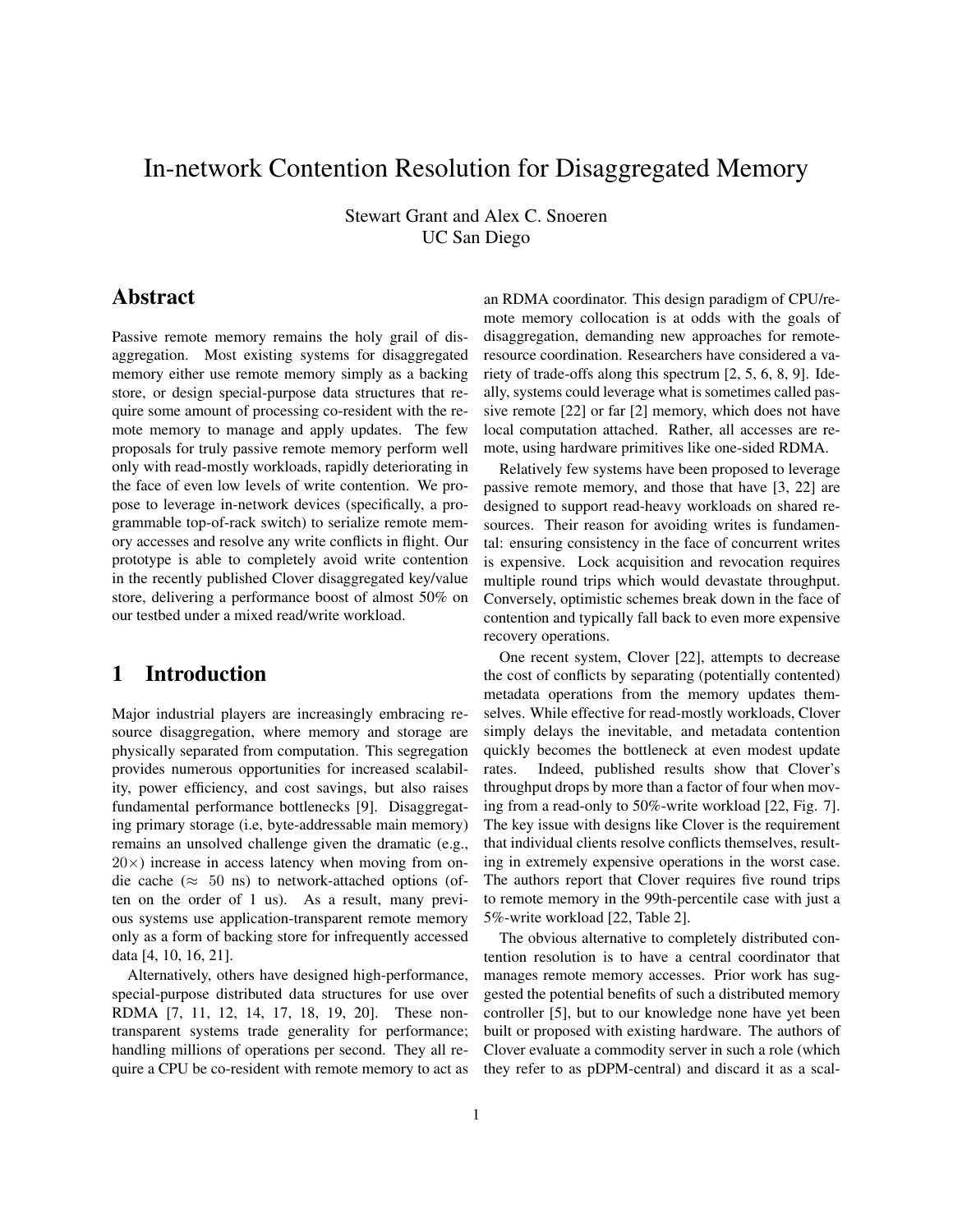ability bottleneck that also increases the number of network hops between a node and its remote memory [22]. While an end host is indeed ill-suited for this purpose, an in-network device, on the other hand, could be an ideal location to provide such a service: it is, after all, on-path, and, if suitably located, may be in a position to observe and even avoid—conflicting access requests before they reach remote memory.

In this paper we explore the potential for a programmable top-of-rack (TOR) switch to mediate remote memory accesses. We observe that if all remote reads and writes are performed within a single rack—which is often the case in existing RDMA deployments—the TOR is in a unique position to observe—and serialize—remote memory operations. Moreover, if the TOR is able to parse and modify requests in flight, it can even resolve conflicts before they reach the remote memory, effectively recovering from optimistic write failures "for free." Finally, if clients retain the ability to resolve conflicts themselves (albeit at a significant cost to performance) the TOR can serve simply as a form of soft-state performance-enhancing proxy; conflicts that it fails to avoid result in decreased performance as opposed to incorrect semantics.

As a proof of concept we implement a prototype software-based TOR that interposes on the Clover protocol and resolves write conflicts in flight. Our conflictdetection algorithm uses knowledge of Clover's metadata structures to detect write conflicts using a small amount of cached state (only a few bytes per key/value pair). Conflict resolution is performed directly on the in-flight RDMA packets by steering their destination virtual addresses to the most up-to-date location in Clover's key/ value store. This technique is complete and safe: it resolves all read and write conflicts for keys that it caches, and reverts to native Clover performance for those it does not. As in-network SRAM is expensive we show that our technique can trade completeness for memory savings while still achieving performance gains. Our preliminary evaluation with a 50/50 read/write workload shows throughput gains of  $1.42\times$  when caching all keys, and gains of  $1.34\times$  when using only 128 bytes of in-network memory to correct conflicts for the 8-most-popular keys in a Zipf request distribution.

## 2 Background

While our insight and approach is general, in order to demonstrate its practicality we prototype it in the context of Clover [22], a disaggregated key/value store. Hence, we begin with a brief overview of the relevant aspects of Clover's design for the uninitiated.



Figure 1: System overview, Metadata, client, and Remote Memory servers are Clover components. Our remote memory coordinator is located on a centralized TOR interconnecting the clover components.

#### 2.1 Append-only updates

Clover maximizes performance by storing data in a versioned list, dubbed a *chain* by the authors, which allows for fully asynchronous non-blocking reads and  $O(1)$ writes which succeed opportunistically. Writes are issued by clients as atomic append operations to the end of the chain, the structure of which is illustrated in Figure 1. Each entry in the chain contains a pointer to the next entry with the pointer at the tail of the chain set to NULL. Clients keep cached pointers to the current tail of the chain for each key allowing them to issue lock-free RDMA reads directly to passive remote memory servers using the address they believe to be the current tail. Clients can independently confirm their reads are fresh by ensuring the value returned has a NULL next-update pointer.

Write (i.e., append-to-tail) operations, on the other hand, require two steps in the common case. First a writer issues a lock-free RDMA write to store the new value update to an uncontended portion of remote memory. The second operation optimistically attempts to make the update globally visible by atomically committing it to the end of the chain. Specifically, the writer issues an RDMA compare-and-swap ( $c > s$ ) operation to the old tail to replace its (presumably still NULL) next-update pointer with the address of the new value. If successful, it then updates the metadata sever with the new end-of-chain address.

The Clover authors compare their opportunistic approach with a variety of different system architectures including one which centralizes metadata on the datapath (pDPM-central). They find that their opportunistic approach achieves extremely high throughput on readheavy workloads, performing similarly to raw RDMA reads. In contrast pDPM-central bottlenecks at far lower throughput. In the presence of writes Clover's through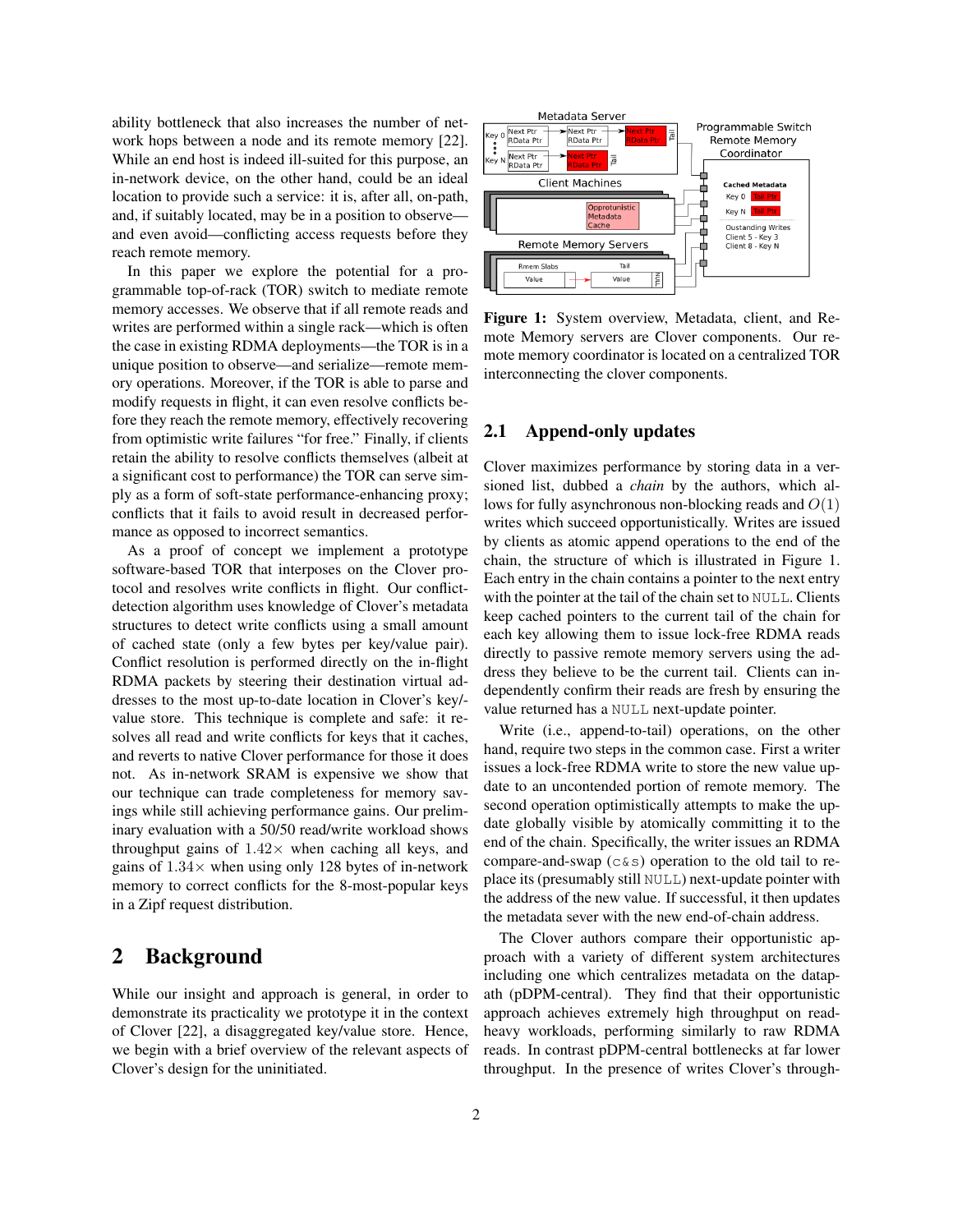put decreases due to contention while the performance of pDPM-central remains the same as it resolves all concurrent write conflicts in the data path.

#### 2.2 Conflict handling

If multiple clients attempt to update the value concurrently, each will succeed in their first write to their private region of remote memory but then issue conflicting RDMA c&s operations to the end of the shared chain. The race is resolved at the remote memory location of the previous update in the chain: only the first c&s operation will succeed; all subsequent operations will fail because rather than finding a value with a NULL next-update pointer, they find the now (at best) penultimate value in the chain which points to the update issued by the client that won the race. During this two-RTT operation any concurrent write to the same key will cause a conflict.

If a client's write—or read—fails because it used a stale tail pointer the client concurrently requests the new tail address from the metadata server and iteratively traverses the chain themselves to find the current end in a processes known as *chain walking*. (It is insufficient to just consult the metadata server because it is updated lazily.) Failed writers must then issue a new  $c$ &s operation at the updated end of the chain to append their pending update. Of course, the reissued  $c \& s$  is subject to the same race condition as many writers may be executing concurrently. This pointer-chasing reconciliation algorithm must be run independently each time a conflict occurs. While concurrent read operations will not prevent a write from succeeding, a reader that loses the race with a  $c \& s$  operation will need to issue another RDMA read to the new address to obtain the updated value. On write-heavy workloads these race conditions happen frequently leading to large and unpredictable tail latencies [22, Table 2].

## 3 In-network conflict resolution

We propose a middle ground between a fully distributed and a centralized approach. Our insight is that by using data-structure-specific knowledge and caching metadata in the network, conflicting writes can be resolved at line rate on the data path using only a small amount of state. We use Clover as a platform to prove our concept and design a middlebox algorithm which intercepts Clover's RDMA read, write, and  $c \& s$  requests, caches a small amount (64 bytes per key) of structural metadata, and resolves write conflicts by adjusting the virtual destination address of contending  $c < s$  guards.

#### 3.1 Resolving concurrent requests

Our key observation is that a top-of-rack (TOR) switch necessarily serializes all RDMA operations destined to any particular remote memory location, since physical memory is hosted on a single server, and the switch is in charge of ordering packets destined to each of its output ports. (We leave the engineering details involved in addressing multi-homed servers, corrupt packets, node failures, and the like to future work.) Given an ordered stream of RDMA operations, it is straightforward for an in-network device to detect stale  $c \& s$  operations. What's more, if the TOR maintains just a modest amount of state, it can resolve conflicts in flight. Specifically, it suffices to redirect any c&s operations that "lost their races" to the address of the current (or soon-to-be) end of the chain.

In the particular case of Clover, we cache the current end of the chain for each key in Clover's key/value store. This requires  $O(n)$  state where n is the number of keys. For a key/value store consisting of ten-thousand keys we need to store a key mapping and value for each (both 64 bits) resulting in a total in-network storage of 80 KB. Note that this represents only a small portion of the metadata Clover maintains at its metadata servers which contains all versions on the chain. Only the end of the chain is required to resolve write conflicts.

#### 3.2 Modifying RDMA in flight

Interposing on the RDMA protocol, however, is nontrivial. One approach (evaluated in Clover as pDPMcentral [22]) employs an RDMA-enabled middlebox that sets up connections between itself and clients and another set of connections to the memory servers. The middlebox can then reorder, rewrite, and relay RDMA requests from clients to the appropriate chain locations. This solution is impractical for a TOR-based solution both because existing switches lack the ability to establish RDMA connections, and, more importantly, because the authors of Clover demonstrate it to be a performance bottleneck. We avoid both shortcomings by transparently intercepting RDMA connections established directly between the clients and remote memory servers without explicitly participating in the RDMA protocol.

In our approach, the TOR records the virtual addresses used in any RDMA writes made by Clover clients. These writes are marked as *outstanding*; i.e., they have been issued to remote memory, but have not yet been made visible in Clover because they are not yet connected to Clover's per-key chain. As described above, following the completion of an outstanding write, clients issue an RDMA c&s to the end of the chain to make their up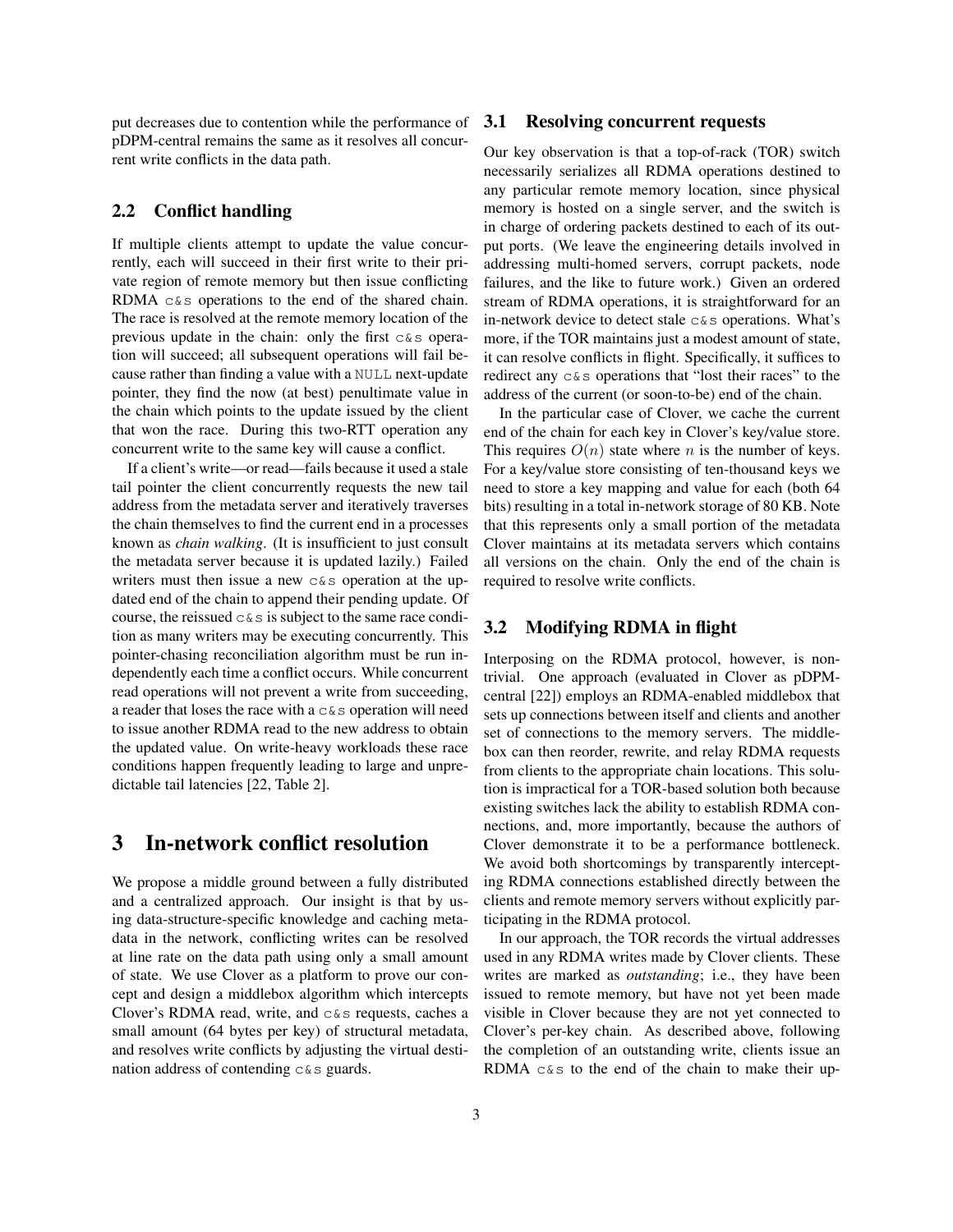date visible atomically in Clover, and we also track the last c&s issued for each key. In a successful update, the c&s operation will adjust the next-update pointer to the location of the most recent (outstanding) write, thereby committing the write.

Our algorithm detects the existence of a conflict by noticing when there are multiple outstanding writes for a given key. The current write for each client is tracked, when two clients have outstanding writes to the same key a conflict has occurred. When a  $c < s$  operation arrives, we inspect the virtual address it is trying to update. If it points to an old tail, its virtual address is modified by the TOR (without the knowledge of the issuing client) to point to the true tail of the list. The cached latest version of the key is then updated to point to the address to which the c&s was directed. Clover clients learn the updated locations using their default read algorithm.

#### 3.3 Prototype

Our prototype is implemented in a software switch using DPDK, but is designed to have low memory and computational overhead making it ideal for network devices such as programmable switches. RDMA packets are not intended to be modified in flight, and care must be taken not to corrupt them. RDMA invariant CRCs (ICRC) are calculated at the time of sending and are designed to ensure the integrity of the payload. When we modify  $c\&s$ packets their ICRC must be recalculated or the packet will be rejected by the receiving NIC. FPGA implementations of RDMA ICRC have been built in the past [15]; the required CRC calculation is identical to Ethernet CRC, with some additional header components and field masking.

### 4 Evaluation

Our testbed consists of four machines, where a single server plays the role of both Clover memory server (MS) and metadata server (DN). Two machines are configured as Clover clients, and the last hosts our DPDK-based TOR. Physically, the machines are identical: each is equipped with two Intel Xeon E5-2640 CPUs and 256 GB of main memory evenly spread across the NUMA domains. Each server communicates using a Mellanox ConnectX-5 100-Gbps NIC installed in a 16x PCIe slot interconnected via a 100-Gbps Mellanox Onyx Switch. All Clover servers are configured with default routing settings: clients send directly to the metadata and data server. We install OpenFlow rules on the Onyx switch to redirect the Clover RDMA traffic to the DPDK "TOR".



Figure 2: Default Clover throughput vs. Clover with write conflict detection and correction turned on

#### 4.1 Conflict resolution

We test the performance gains of resolving write conflicts using our caching TOR. Clover clients are configured to run a YCSB-A benchmark, 50% read, 50% write for 1 million requests. Requests for keys are based on a Zipf distribution generated with an *s* value of 0.75. In each experiment the number of client threads is increased which in turn increases the load on the system. Clover requests are blocking; thus, the throughput is a factor of both the request latency and the number of client threads. Figure 2 compares the performance of native Clover (plotted in red) against our in-network conflict resolution (hatched blue).

As the number of clients increases so too does the probability that two client threads will make concurrent writes to the same key. The number of conflicts resolved in flight directly correlates to throughput improvements as each successful request reduces the multiple round trips necessary to resolve write conflicts. Our current implementation provides a  $1.42\times$  throughput improvement at 64 client threads.

Throughput is limited by the scale of our experimental setup, i.e more client machines can produce higher throughputs. The number of in-flight conflicts is also impacted by the Zipf distribution. We use a Zipf of 0.75, however a Zipf of 1.0 would result in a distribution skewed towards fewer keys, which in turn results in more conflicts. Moreover, we find that Clover's current design leads to hardware contention on the servers themselves. In particular, ConnectX-5 NIC performance degrades as the number of RDMA  $c & s$  operations to the same memory region across different queue pairs increases [13]. As our design eliminates the need for c&s operations on cached keys, future work will seek to reduce or eliminate c&s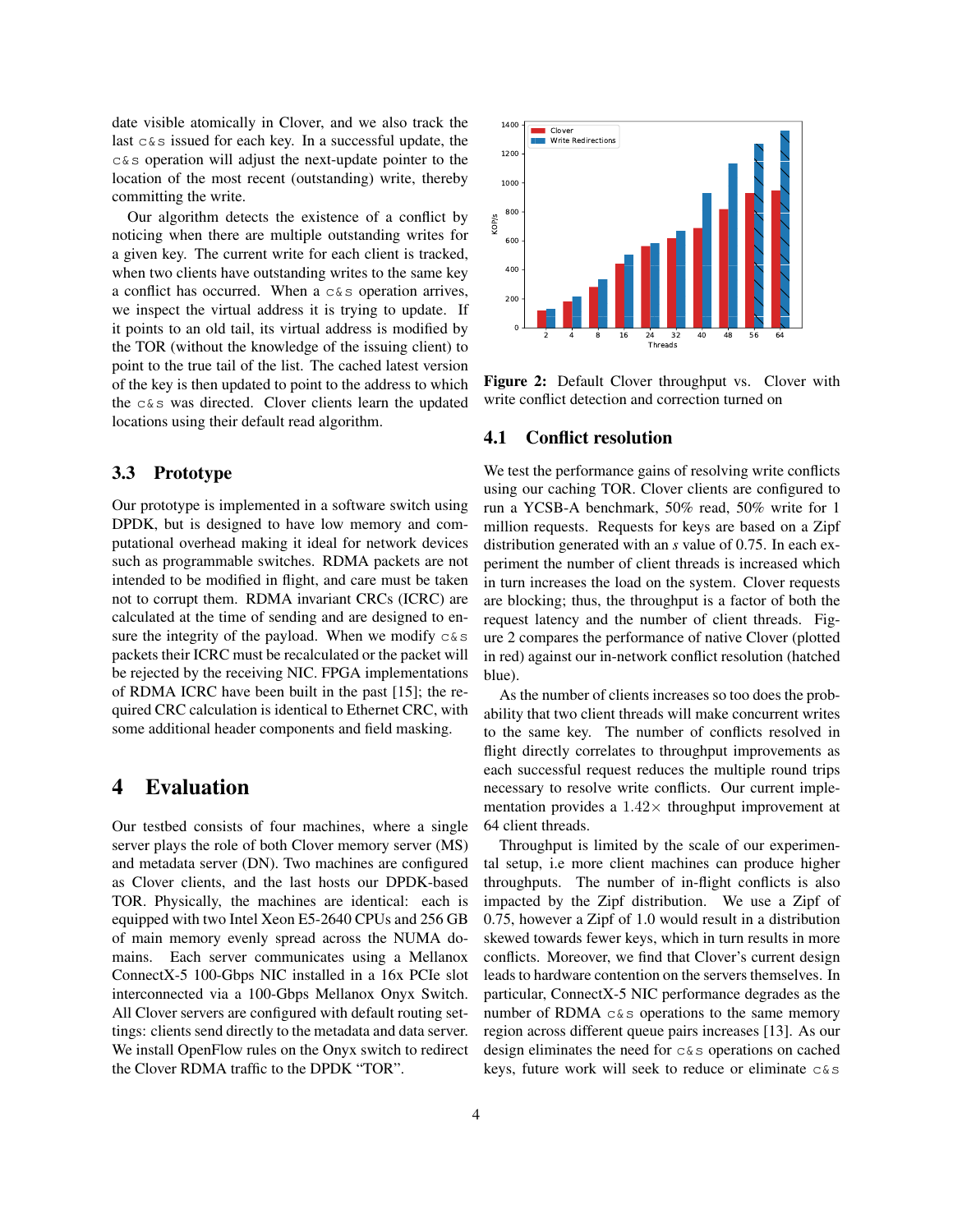

Figure 3: Cost of caching metadata in-network vs. key space size

operations by replacing them at the TOR with RDMA writes.

#### 4.2 Memory consumption

Resources on networking hardware are scarce. High-end SoC SmartNICs have just a few gigabytes of RAM, and programmable switches have only megabytes of SRAM. Moreover the use of this memory is not free: using memory for any purpose other than buffering packets has a direct performance cost. The metadata we cache in network is minimal: we only cache the virtual address of the last write per key, as well as the last key written per client. Clients are not explicitly known to our middlebox and are identified at runtime by their QP. Tracking clients in this way is necessary to detect write conflicts in Clover. This overhead could be eliminated by explicitly adding key information to  $c \& s$  requests. Figure 3 shows the memory overhead as a function of keys. Note that 100K keys can be supported using 2.5% of the available memory (64 MB) on a Barefoot Tofino 2 programmable switch [1].

Hot keys are the most likely to contribute to conflicts. We test the effect of caching only hot keys by restricting our in-network cache to track and resolve conflicts on only the top-*N* keys. In this experiment RDMA requests for keys which are not cached pass through our DPDK TOR without modification; conflicts are resolved using Clover's existing reconciliation protocol. Figure 4 shows the throughput for 64 client threads when caching a varying number of keys out of a total key space size of 1024 keys. The request distribution is  $\text{Zipf}(0.75)$ , therefore the vast majority of conflicts occur on the top-eight keys. The in-network memory requirement is 128 bytes, which results in  $1.3\times$  throughput improvement.



Figure 4: Performance as a function of keys cached. Caching a few of the top- $N$  keys provides the greatest marginal throughput benefits.

### 5 Discussion and future work

In our approach the switch updates its memory prior to the RDMA packet landing in remote memory. This operation is safe under the assumption that no packets are reordered after egress from the switch and that all operations are successful. If a  $c < s$  packet updates switch memory, and then is rejected by the NIC or end host a reconciliation of memory must take place. The indication to the switch that a failure has occurred is an RDMA  $c &$ s NACK. When this occurs the switch can dump all of its soft state and reset. This will cause the Clover protocol to revert to its default chain walk to learn new values. Our approach requires only a single successful  $\cos$  operation per key to rebuild its cache.

Additional performance. Despite our significant performance gain, there are several more optimizations that could be made in a Clover-specific design. As observed during our evaluation, compare-and-swap operations bottleneck quickly on existing hardware when locking is applied across queue pairs [13], limiting the maximum performance of systems that rely on it as a guard. We are exploring two potential approaches for reducing NIC-based lock contention: 1) Remap keys to QPs in flight. Cross-QP locking can be avoided if all requests to a shared remote memory address arrive on the same destination QP. 2) Compare-and-swap is not required for requests handled by our algorithm as they are serialized. These guarded write operations can be converted to regular writes by replacing a few RDMA header fields. This approach would allow full-speed operation throughput with zero locking.

Moreover, our current implementation concentrates of fixing write contention, however there is no limitation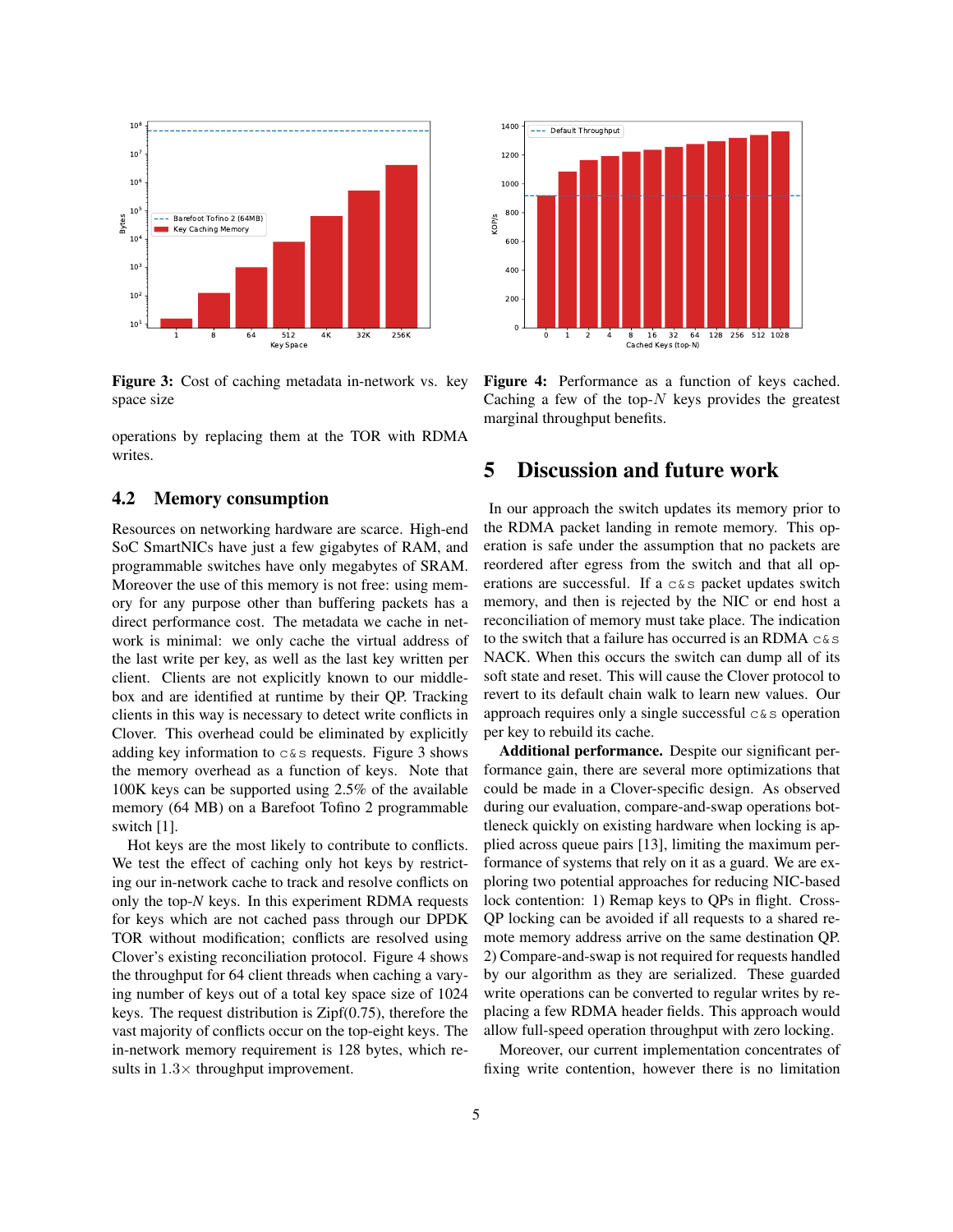which prevents us from gaining a performance boost on reads. The same RDMA cache could be used to steer reads which are issued by clients with stale information.

Alternative datastructures. While our initial exploration has focused explicitly on Clover and its appendonly key/value chain structure, our approach is not limited to a particular datastructure nor only associative operations. More complex structures can be supported, but the choice of structure must be made with care. For our caching approach to resolve metadata conflicts innetwork, it requires enough information to enforce remote datastructure integrity invariants. Invariants such as ordering, or maintaining a balance in a tree require more metadata and computation to enforce than appending to the tail of a list. We plan to investigate data structures which have the ideal property of requiring a small amount of metadata (ideally  $O(\log n)$ , or  $O(\log \log n)$ ) to maintain their structural invariants while also supporting more operations, such as range queries.

The more complicated the structural invariants are to maintain, the greater the information which must be cached; for example an *ordered* list. To illustrate the additional complexity of maintaining order consider how clients could perform inserts. First, like Clover, clients could write their entry to a private memory region. Second, two pointers must be written, one which points to the next item, and another from the prior item to the newly written one. The client could issue the writes itself, however when the insert occurs it would need to traverse part of the list to ensure that the result had been inserted to the correct location and collect a lock on both the prior and successor items. Naively enforcing the ordering invariant requires that the switch cache the entire list.

We are exploring the class of data structures which have either weak structural invariants, or those which only cost  $O(1)$  to check. Additionally some data structures amortize the cost of operations which require complex invariants. For instance, rather than storing an ordered list, using a partially ordered list with fast accesses which can be periodically transformed with expensive operations to be consistent.

Deployability. Designing and running custom code on programmable switches is hard, while understanding how to resolve write conflicts is relatively easy. We would like to design a generic interface for developers to resolve write conflicts, and orchestrate in-flight RDMA operations in an application-independent fashion, perhaps as part of a larger disaggregated computing framework or operating system [21].

Indeed, such a system might further consider *where* to deploy conflict-resolution logic. The advantage of using a TOR is that all operations within a rack can be serialized. However in many cases this degree of total ordering is not required. For instance access to a single memory server can be serialized by performing ordering on a NIC connected to the end host. Our techniques could be built into SmartNICs which would allow for them to scale arbitrarily under the assumption that writes do not span multiple remote memory machines.

## References

- [1] Intel tofino 2 p4 programmability with more bandwidth. https: //www.intel.com/content/www/us/en/products/ network-io/programmable-ethernet-switch/ tofino-2-series/tofino-2.html, 2020.
- [2] AGUILERA, M., KEETON, K., NOVAKOVIC, S., AND SINGHAL, S. Designing far memory data structures: Think outside the box. In *17th Workshop on Hot Topics in Operating Systems (HotOS)* (May 2019), ACM.
- [3] AGUILERA, M. K., AMIT, N., CALCIU, I., DEGUILLARD, X., GANDHI, J., NOVAKOVIĆ, S., RAMANATHAN, A., SUBRAH-MANYAM, P., SURESH, L., TATI, K., VENKATASUBRAMANIAN, R., AND WEI, M. Remote regions: a simple abstraction for remote memory. In *2018 USENIX Annual Technical Conference (USENIX ATC 18)* (Boston, MA, July 2018), USENIX Association, pp. 775– 787.
- [4] AMARO, E., BRANNER-AUGMON, C., LUO, Z., OUSTERHOUT, A., AGUILERA, M. K., PANDA, A., RATNASAMY, S., AND SHENKER, S. Can far memory improve job throughput? In *Proceedings of the Fifteenth European Conference on Computer Systems* (New York, NY, USA, 2020), EuroSys '20, Association for Computing Machinery.
- [5] ANGEL, S., NANAVATI, M., AND SEN, S. Disaggregation and the application. In *12th USENIX Workshop on Hot Topics in Cloud Computing (HotCloud 20)* (July 2020), USENIX Association.
- [6] CARBONARI, A., AND BESCHASNIKH, I. Tolerating faults in disaggregated datacenters. In *Proceedings of the 16th ACM Workshop on Hot Topics in Networks* (New York, NY, USA, 2017), HotNets-XVI, Association for Computing Machinery, p. 164–170.
- [7] DRAGOJEVIĆ, A., NARAYANAN, D., CASTRO, M., AND HOD-SON, O. Farm: Fast remote memory. In *11th USENIX Symposium on Networked Systems Design and Implementation (NSDI 14)* (Seattle, WA, Apr. 2014), USENIX Association, pp. 401–414.
- [8] FARABOSCHI, P., KEETON, K., MARSLAND, T., AND MILO-JICIC, D. Beyond processor-centric operating systems. In *15th Workshop on Hot Topics in Operating Systems (HotOS XV)* (Kartause Ittingen, Switzerland, 2015), USENIX Association.
- [9] GAO, P. X., NARAYAN, A., KARANDIKAR, S., CARREIRA, J., HAN, S., AGARWAL, R., RATNASAMY, S., AND SHENKER, S. Network requirements for resource disaggregation. In *12th USENIX Symposium on Operating Systems Design and Implementation (OSDI 16)* (Savannah, GA, Nov. 2016), USENIX Association, pp. 249–264.
- [10] GU, J., LEE, Y., ZHANG, Y., CHOWDHURY, M., AND SHIN, K. G. Efficient memory disaggregation with infiniswap. In *14th USENIX Symposium on Networked Systems Design and Implementation (NSDI 17)* (Boston, MA, Mar. 2017), USENIX Association, pp. 649–667.